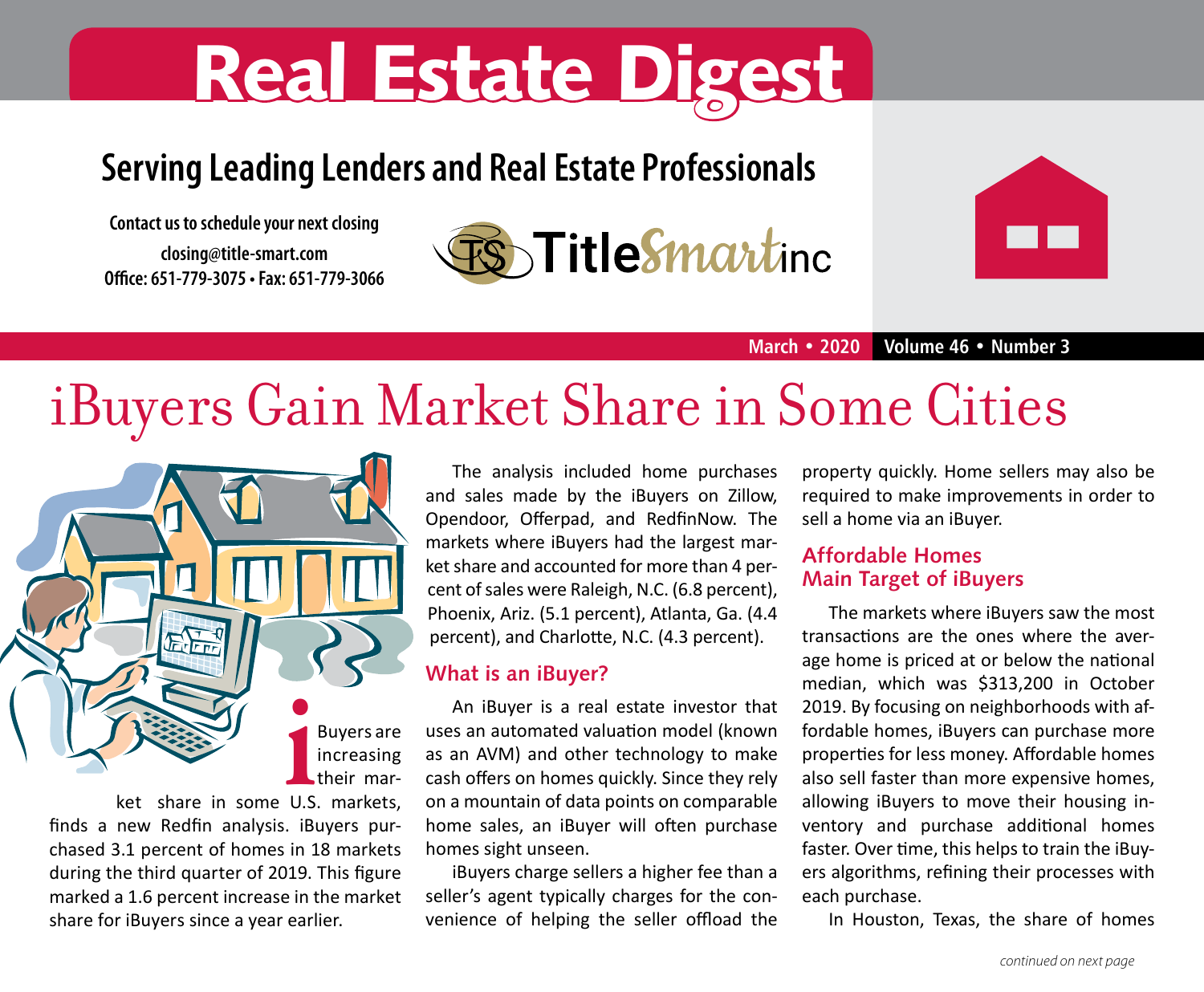

purchased by iBuyers increased the most (3.8 percent) in the third quarter of 2019, marking an increase of 0.1 one year earlier. Jacksonville, Fla. saw the second-largest increase (3.0 percent), up from 0 percent. The third-largest jump was in Raleigh where iBuyer market share shot to 6.8 percent from 3.8 percent.

iBuyers sold homes for less than the local median price in every market except for two: Riverside, Calif. and Dallas, Texas. In these two cities, the median home price sold by iBuyers (\$390,500 and \$231,250, respectively) was slightly higher than the local median home sale price (\$382,000 and \$223,700).

#### **Biggest Price Gaps found in Southern US**

The biggest price gap was in Austin, Texas, where the median price of homes sold by iBuyers was \$235,000 — 27 percent below the \$320,000 metro wide price. iBuyers sold their homes for 20 percent or more below the local median price in four other comparatively affordable metro areas: Nashville, Tenn. (23 percent), Charlotte, N.C. (21 percent), San Antonio, Texas (21 percent) and Atlanta, Ga. (20 percent).

In 17 of 18 markets the median price of homes sold by iBuyers declined in the third quarter as compared to one year earlier, even though homes prices in these markets increased last year. Phoenix was the only market where the median iBuyer sale price did not change.



## Experts Say 2020 Will Be a Good Year to Buy a Home

According to Mat Ishbia, CEO of United Wholesale Mortgage, this year is especially good for

homebuyers because mortgage rates are forecasted to remain low,

making houses more affordable.

According to a report from Realtor.com, mortgage rates will average around 3.85 percent this year. Realtor.com also predicts home values will rise just 0.8 percent on average and that home prices will actually decline 25 percent in the 100 largest metros, providing much needed relief for potential buyers who delayed their entry into the market in recent years when home prices were rising dramatically.

However, first-time homebuyers are expected to still face challenges thanks to a lack of inventory at the entry-level section of the market. The total number of available homes could even reach a record low with buyers in the lowest-priced segments of the market facing the least number of available homes.

"There's not enough new inventory in the market to support the millennial generation," Ishbia said. Ishbia recommends that younger potential homebuyers consider using a broker to help them lock in better rates.

LendingTree predicts home sales will rise by 2 to 5 percent year over year, driven by low rates and millennials entering the market.

## NAR Addresses Growing Housing Affordability Crisis



The National Association of Realtors (NAR) has announced to the Department of Housing and Urban Development its concern about the growing housing affordability crisis and

suggested several initiatives to address the issue, including:

- Mortgage market liquidity: Refocus the mission of Fannie Mae and Freddie Mac on liquidity in the mortgage markets for lowand middle-income home buyers.
- Improve underwriting criteria: Consider whether the under-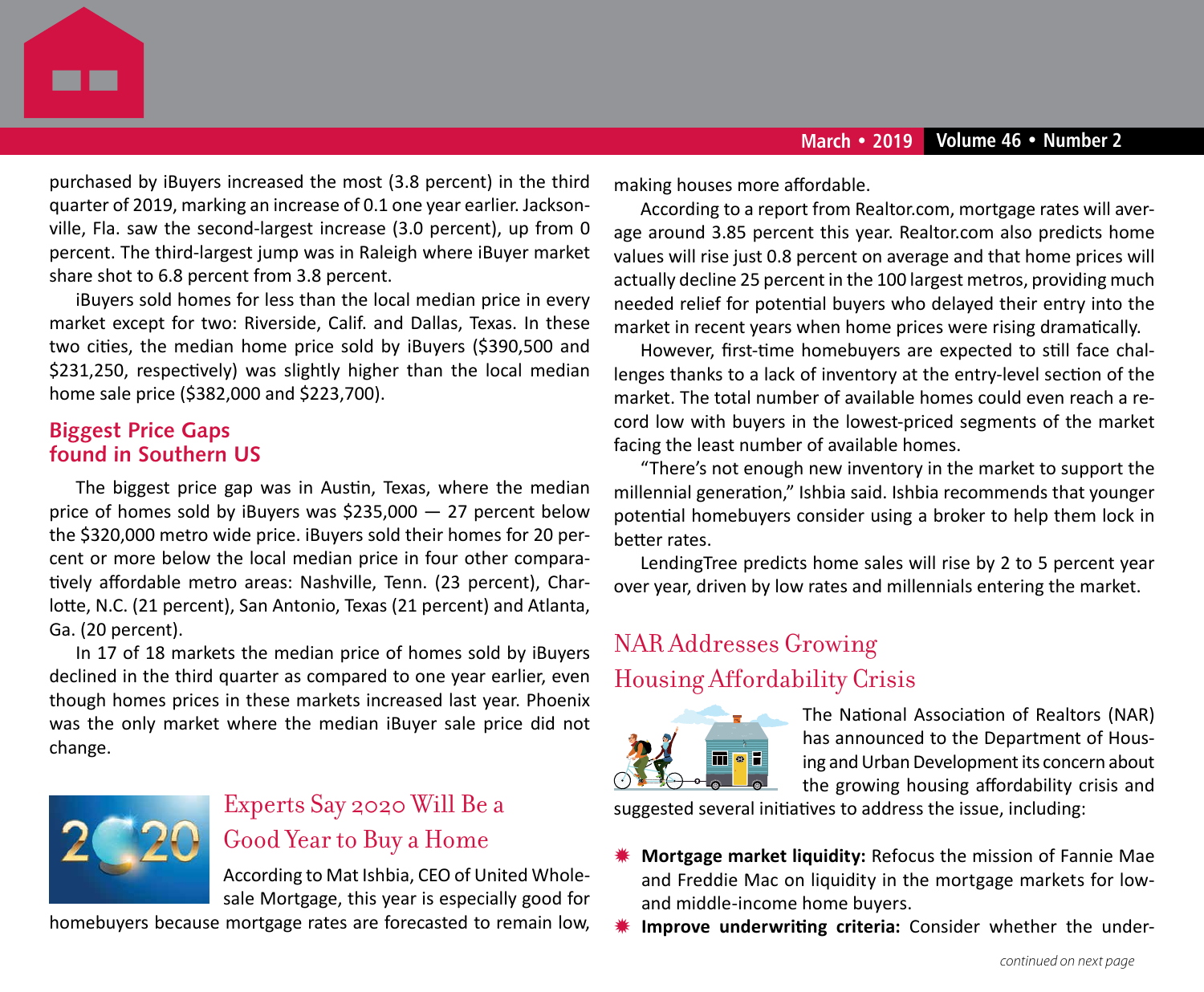

writing criteria used by FHA and the GSEs are restricting access to mortgage credit for first-time home buyers, who often times are saddled with student loan debt.

- **Incentivize YIMBY:** Foster a "Yes in My Backyard" mindset by encouraging states and localities that receive federal dollars to reform high-density zoning and other land-use rules.
- **Improve LIHTC:** "The Low-Income Housing Tax Credit (LIHTC) has been a very successful program which produces affordable housing in the United States," says the NAR. "The amount of tax credits allocated to each state should be increased by 50 percent over current levels. Changes should also be made to incentivize the construction or preservation of affordable housing."

The NAR would also like to see **private flood insurance regulations updated,** and **the elimination of unnecessary fees** from the VA, FHA and the GSEs, which have increased fees to help fund other programs, which is "unfair to those purchasing a home, and can prevent otherwise eligible buyers from qualifying for a home."

"Although NAR believes there is no single solution to promoting affordability and increasing housing supplies," said the NAR. The association holds "that a broad-based policy approach to bring safe, decent and affordable housing can be achieved."

## AI Could Help Boost Minority Homeownership Rate



Artificial intelligence software could reduce discrimination against some minority groups when it comes to applying for a mortgage online, finds a new study by the National Bureau of Economic Research. The Bureau has called on banks to

adopt AI as a means of ending bias in home loan decisions.

The study found mortgage lenders who met with a borrower in person rejected minority applicants at a rate 6 percent higher than those with comparable economic backgrounds. However, when applicants completed their mortgage application online, the acceptance and rejection rates were roughly the same.

Economists believe the disparity in homeownership rates is one of the primary drivers of the racial wealth gap in the United States.

The National Bureau of Economic Research said the data indicates that lenders who embraced AI-powered lending saw a fivefold increase in African American and Hispanic borrowers aged between 30 and 40 in the last year.

"It's important to note that 45 percent of the country's largest mortgage lenders now offer online or app-based loan origination, as FinTech looks to play a major role in reducing bias in the home lending market," an article in Forbes.com noted.

## More Gen Z-ers Will Own Homes Than Millennials



The oldest millennials, who will turn 40 this year, experienced a turbulent decade of housing marked by the Great Recession and subsequent extraordinary rise in home values. As a result, the homeownership rate among this

generation has significantly declined in the past decade. However, in the next 15 years, Gen Z will age into a more favorable housing market, which analysts predict will allow a larger number of people in this generation to become homeowners.

The findings were the result of the Zillow Home Price Expectations Survey, sponsored by Zillow and conducted quarterly by Pulsenomics LLC, which asked more than 100 economists, real estate experts, and investment strategists for their predictions on the U.S.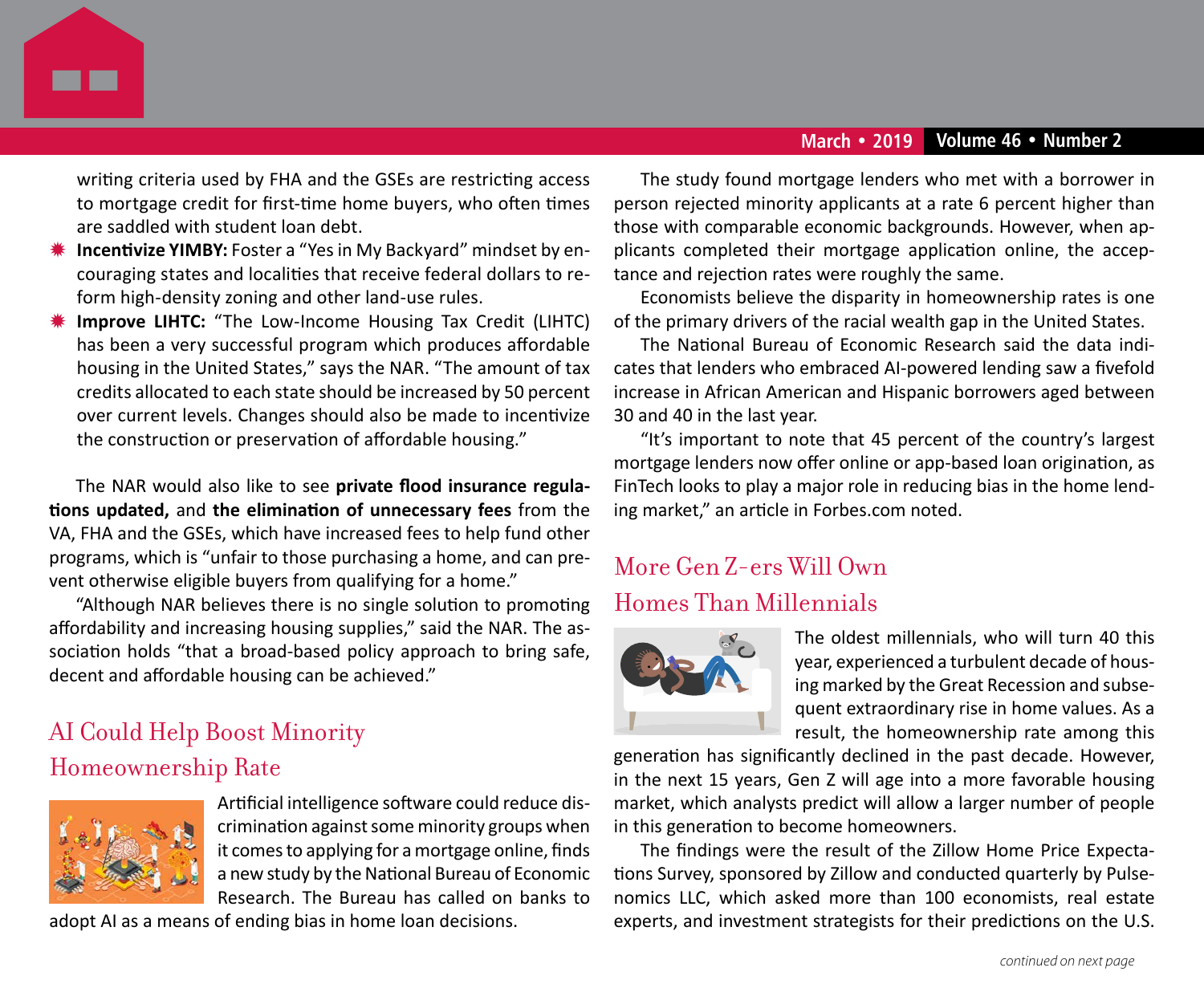

housing market. The Q4 survey also asked panelists their thoughts on future homeownership rates.

When home values were at their lowest, would-be millennial buyers graduated into a recession with record levels of student debt. Then as home values increased in the next decade millennials had trouble affording a down payment and they remained renters. As a result, the homeownership rate for 35- to 44-year-olds fell from 66 percent to 60 percent in the past decade.

## Mortgage Rates Decline Further As 2020 Home Sales Get Underway



The average rate on the 30-year fixed mortgage declined again in the first week of January, falling to its lowest since October. According to Mortgage News Daily the rate was 3.69 percent. The decline in mortgage rates comes as the 2020 home buying season gets off to an early start.

Low rates are bringing buyers to the market as competition heats up in January, a time when open houses used to be rare. The home buying season now starts in January as a result of buyers hoping to get in before the competition worsens during the spring.

Buyer sentiment remained high in December according to Fannie Mae's Home Purchase Sentiment Index (HPSI). Americans responded to the survey saying they did not expect mortgage rates to rise. Their confidence in both their employment and household incomes also rose.

"The continued strength in the HPSI attests to the intention among consumers to purchase homes. This is consistent with the Fannie Mae forecast for 2020," said Doug Duncan, senior vice president and chief economist at Fannie Mae.

The HPSI reached an all-time high in 2019 as a result of a 16 per-

centage point year-over-year increase in the number of consumers who believe that now is a good time to buy a home, he added.

## Record Number of Homes Sold for More Than \$100 Million in 2019



A record number of homes sold for record-high prices in 2019. The top 10 most expensive home sales for 2019 totaled nearly \$1.2 billion, according to a *Wall Street Journal* report. Citadel founder Ken Griffin's purchase of a 24,000-square-foot

Billionaires Row apartment in New York City for \$238 million ranked at No. 1.

Other purchases that topped the list were a \$111 million Palm Beach, Fla. estate purchased by hedge-fund billionaire Steven Schonfeld and an estate in the same town purchased by an unknown buyer for \$110.25 million.

California also topped the list for record-high home sale prices in 2019. Lachlan Murdoch, CEO of FOX Corps. and co-chairman of New Corp., purchased a \$150 million estate in Bel Air known as Chartwell.

The purchases highlight the debate over wealth inequality in the U.S. Some lawmakers have called for higher taxes for high net worth individuals. At the same time, wealthy individuals have complained about high taxes in states such as New York where some have sold their homes in order to relocate to more tax-friendly states, such as Florida.

"What are these states thinking? If you keep raising taxes, what's going to happen to their citizens? They're moving. They can't pay those taxes. And it's impossible to do business up there. So they're going to just keep moving and moving — moving to Florida. It's a death spiral," said Sen. Rick Scott, R-Fla., during a Nov. 1 interview with Fox News' Neil Cavuto.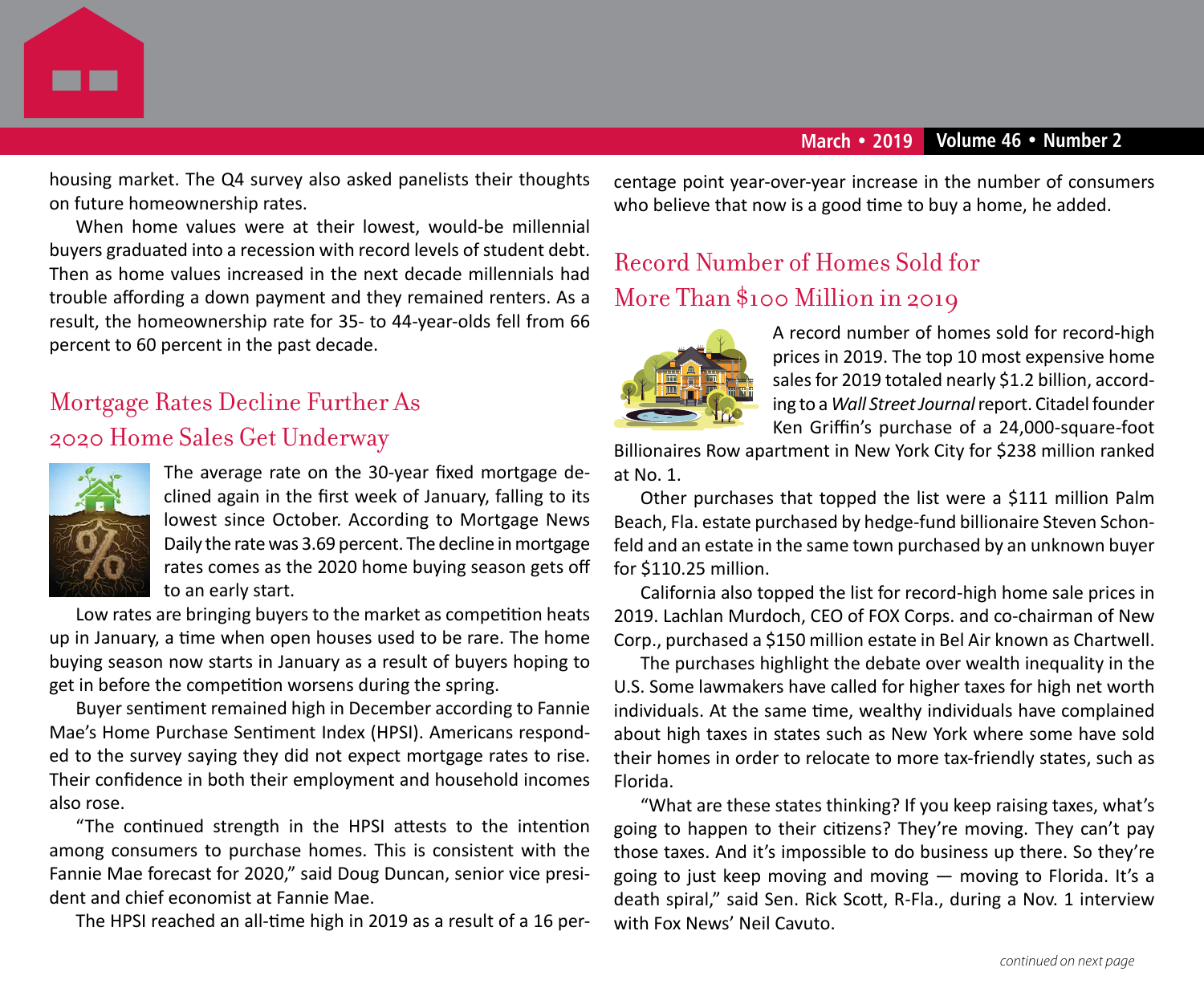

## The Housing Markets Where Sales Are Expected to Decline in 2020



This year is expected to be a tepid one for the U.S. housing market, according to Realtor.com's 2020 Housing Market Predictions. While home prices are expected to continue to rise, with the average U.S. home value forecasted to grow this year by 0.8 per-

cent, it is the lowest predicted gain for home values in years. Some markets experts even say it may be far weaker than the U.S. average.

The study analyzed the 100 largest real estate markets in the United States. The ten markets where sales volume and home prices may decline the most are:

- 1 Des Moines, Iowa, 10.5 percent
- 2 Palm Bay-Melbourne-Titusville, Fla., – 9.8 percent
- 3 Las Vegas-Henderson-Paradise, Nev., – 9.5 percent
- 4 Richmond, Va., -7.7 percent
- 5 Riverside-san Bernardino-Ontario, Calif., 7.6 percent

Although the predictions are based on the best information currently available, Realtor.com warns that predications are only informed guesses. In fact, in 2019 U.S. home prices increased nearly twice the 2.2 percent gain Realtor.com predicted.



## The Top 5 Cities for Middle Class Families

Here are the top 5 cities for America's middle class and the percentage of households that are middle class in each state, according to SmartAsset:

1 **Utah** has 47.3 percent of households that are middle class. Median household income adjusted for the cost of living: \$73,342

Median home value: \$303,300 Homeownership rate: 70.5 percent

2 **Idaho** has 48.8 percent of households that are middle class. Median household income adjusted for the cost of living: \$59,474

Median home value: \$233,100

Homeownership rate: 70.7 percent

3 **Iowa** has 47.3 percent of households that are middle class. Median household income adjusted for the cost of living: \$65,831

Median home value: \$152,000

Homeownership rate: 71.3 percent

4 **Nebraska** has 46.4 percent of households that are middle class. Median household income adjusted for the cost of living: \$65,225 Median home value: \$161,800

Homeownership rate: 66.1 percent

5 **Indiana** has 47.1 percent of households that are middle class. Median household income adjusted for the cost of living: \$61,153 Median home value: \$147,300 Homeownership rate: 68.9 percent

For this study, SmartAsset defined a middle class household as one with earnings between \$35,000 and \$100,000. In order to rank the states, Smart Asset weighed the percentage of households in the middle class, the change in median household incomes from 2014 to 2018, the homeownership rate, the median home value, job growth from 2014 to 2018 for jobs that pay between \$30,000 and \$70,000 annually, and the statistical measurement of income inequality.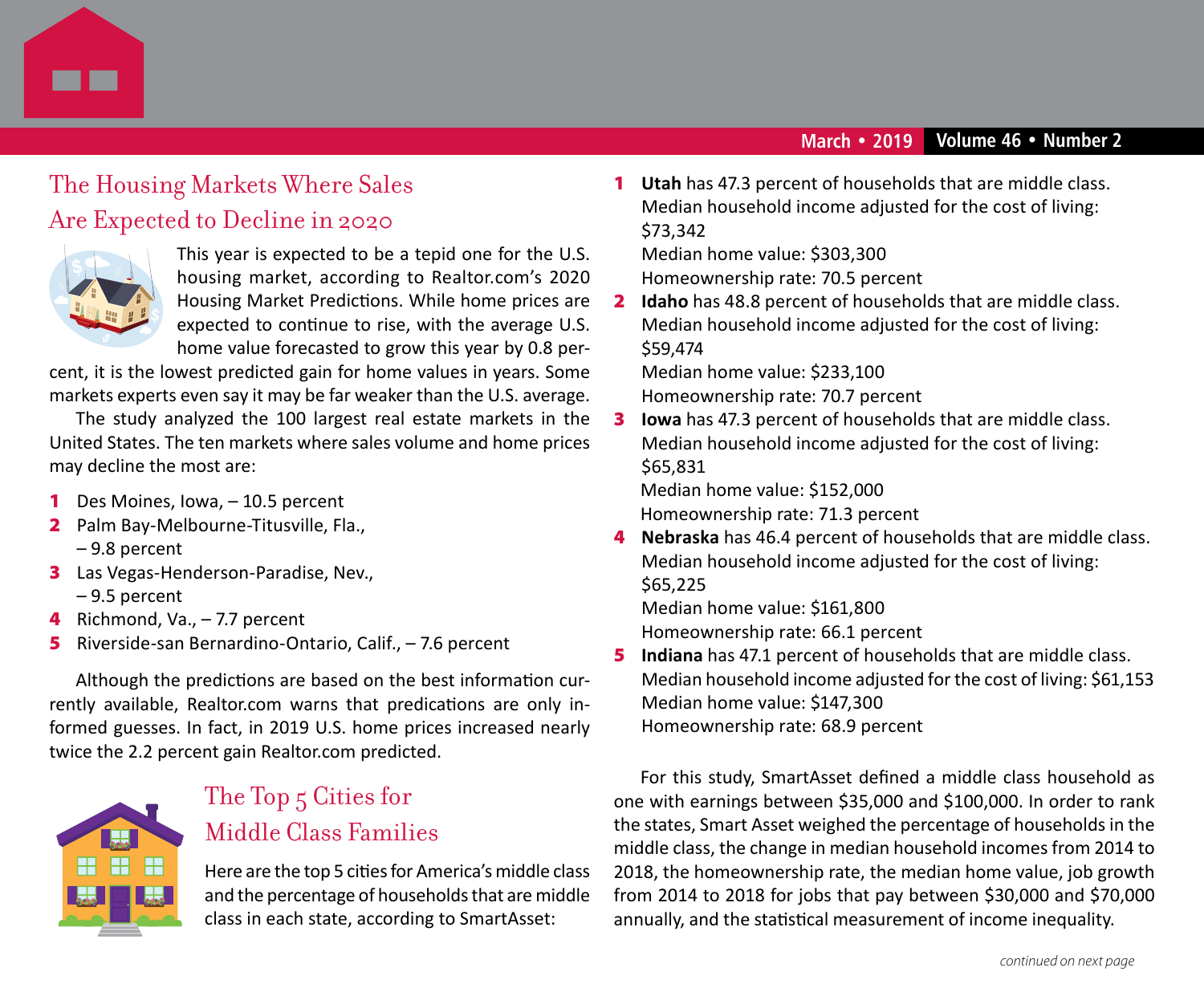

### How to Win Sellers Back From iBuyers



When sellers want to sell their home quickly, they might be tempted to consider an instant home-purchasing option via an iBuyer. Usually this is because they want to avoid the hassle of the home selling process via a traditional real estate agent. Although an instant offer might seem like a quick fix to your potential client, the

reality is there are hidden aspects that make them less than ideal.

As an agent, it is your job to identify the best opportunities for your clients. Thanks to your experience in the local market, you will be able to negotiate the deal in the seller's best interest and close the deal.

Here are three concerns of clients who are considering iBuyers and how you convince them to work with you instead.

#### 1 **Undervaluing the Listing Price**

Online programs that provide an instant listing price, such as the Zestimate from Zillow, may be off by as much as 5 percent. When you consider the average price that a home sells for is roughly \$220,000, a 5 percent margin of error could cost sellers as much as \$11,000. In the long run, a seller can benefit by working with an agent who is experienced in home pricing.

#### 2 **It is Still a Seller's Market**

When it comes to sale price, sellers do not have to accept quick, low-ball offers. In most U.S. markets, home inventory is

limited which means that buyers have to compete if they want to buy a home.

If a client is pushing for a quick sale rather than using an agent to sell their home and they plan to rent after they move out, point out that paying a mortgage is likely cheaper than rent. Show them the cost difference of renting versus staying in their current home until the right buyer comes along. Remind them that their patience will yield better results than they can get from an instant home-purchasing program.

#### 3 **Let Clients Know That the Relationship Is Mutually Beneficial**

When sellers work with an agent, both parties benefit from the sale. The agent seeks out the best deal for their client in exchange for a commission, a positive review, and potential referrals down the line. However, an instant home-purchasing program only seeks to make a profit from any sale regardless of the effect on the seller.

If a seller wants to skip out on the agent's commission by choosing an instant home-purchasing program, remind them they not only will likely get a lower offer for their home but that these companies actually charge higher fees than an agent.

While winning out over an iBuyer might be a challenge, especially if the seller is looking to make a quick sale, let them know the benefits of selling their home with an agent are worth the extra effort and time.